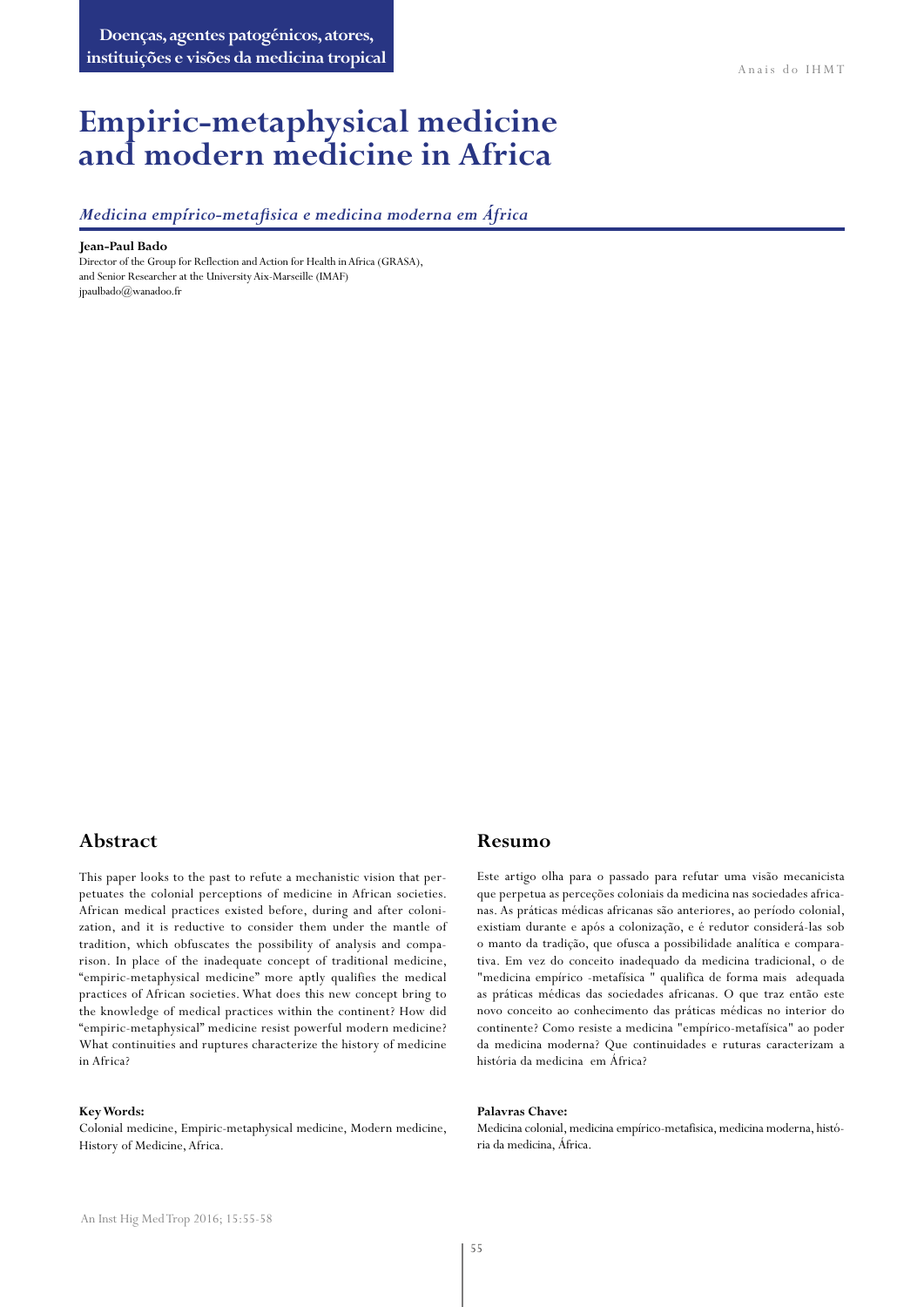#### **Introduction**

Empiric-Metaphysical Medicine! What is this strange expression? Despite its odd sound and its length, this term best explains the medical practices in colonized and independent Africa. In addition, it allows us to break with certain habits when analyzing medicine in African societies. In many writings, one encounters the term "traditional medicine(s)", used out of ignorance or contempt or negligence. It is what Beck A. did in her book [2] to describe the medical concerns in Kenya and Tanzania between the 1920s and the 1970s, and also Domergue-Cloarec D. when she studied health policy in the colony of Ivory Coast (1905-1958) [3]. Analysis of the word "tradition" or "traditional" demonstrates the superficiality of this concept. The terms "tradition" and "traditional" are inadequate, imprecise and sometimes pejorative. What is more, they serve to maintain an ideology of omnipotence of scientific objectivity [4].

### **The dangers of prejudices relating to the "african medical system"**

From the observation and detailed study of the "african medical system", we must relativize the writing of European explorers, of colonial physicians, and of many African physicians today, all of whom have criticized the system as obscure. It was several years after the colonization of African territories that the British, French, German and Portuguese began to pay attention to African medicine and African healers. According to Beck [2], more attention was paid in British East Africa to the health of Africans in the 1920s. In French African colonies, it was in the 1900s because of the impact of smallpox. Through their ignorance of African customs and beliefs, they have distorted our understanding of the African medical system. As they had considered African medical practices at the beginning of colonization to be primitive medicine in the full meaning of the word - a world of magic dominated by supernatural forces - it was difficult for them, in their position of superiority, to be self-critical, even after having sent a number of scientific scholars to collect the medicinal plants used by indigenous peoples. Though Europeans had partly abandoned certain anti-medical beliefs in Europe, the position of colonization prevented them from comparing what one could call "popular medicine" to that which in African societies were considered as "magic-religious" practices. In reality, the consequences of the social disruption caused by the colonial state -- for instance the propagation of germs and vectors, as well the lack of health safety on the part of the colonizer -- obliged them to reconsider the mechanisms of exploration and colonization, notably by protecting the "human capital". The high colonial administration and the medics had to change their deeply rooted philosophy in domination in order to free African medical practices from caricature,<sup>1</sup> as certain colonial doctors and administrators had managed to do through the study of African beliefs and medicinal plants that were successful in the treatment of major diseases such as onchocerciasis, pulmonary ailments, leprosy, malaria, diarrhoea, etc.

## **The term "traditional medicine" is problematic**

In light of these considerations, we observe that the term "traditional medicine" does not describe ancestral medicine in Africa. In the interior of Africa, there were numerous medical influences including new elements from Arabic countries and Europe. During the colonial period and later, one would find amongst the merchandise of a vendor the drugs of modern medicine side by side with the drugs of "healers". Is it possible to consider them as elements of "traditional medicine" or modern medicine? What can one say about the retired nurses of the health service in Africa who used both ancestral and "scientific" medical practices? Do they belong to modern medicine or traditional medicine? Indeed, what is "modern" in the varied array of modern and African medicines? What does one think about "pharmacie gazon" in Mozambique, Angola, Burkina Faso, Nigeria, Tanzania, Gambia, Souf Africa, etc? What can we say about the many teenagers who sell modern drugs on the streets? Many African healers use the stethoscope and the thermometer for their consultations. Some of them follow certain aspects of modern medicine, by using health records like medical doctors and by assuming the title of "traditional hospital" or "traditional doctor" [5]. In many countries in East and West Africa (Tanzania, Uganda, Kenya, Nigeria, Burkina Faso, Ghana, Ivory Coast, etc), the health policy makers recognized the place of the specialists in empiric-metaphysical medicine, who were known as tradi-practitioners. In these circumstances, it is difficult for the historian of health and medicine to defend the label "traditional" in African medical practices, as it is impossible for him to accept the scientific character of modern medicine in Africa.

As Cicourel [6] pointed out in 1985 in his analysis of the gap between scientific discourse and concrete medical practices, we need to recognize that if there is everywhere a gap between common sense and scientific thought, this difference is particularly true in Africa, where the cultural referent, the explicative models amongst family and social groups seem so far from diagnostic and therapeutic principles. These differences between medical principles and social realities are not new, either in Africa or in Europe. As Jacques Leonard wrote in his book " *Médecine, maladies et sociétés dans la France du XIXIème siècle*" (1981), after medical school the recently qualified physician encountered amongst the patients superstitious behaviours and preju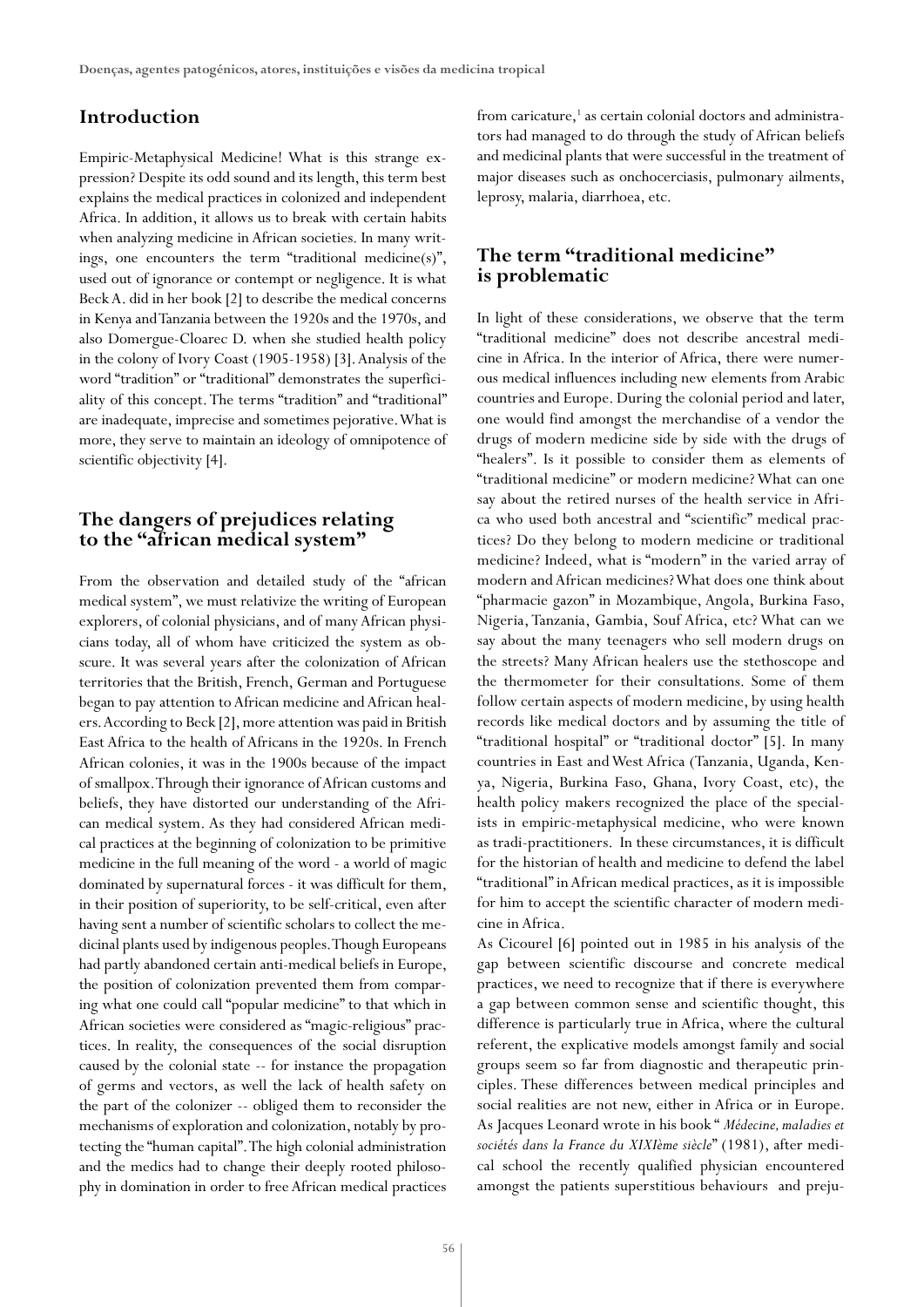dices which hindered the application of his overly new science. Most often, he discovered the reactions to, the and conceptions of, health through his own social group, sometimes via his own family. Typically, physicians shared the sensibilities of the patient so well, that they slowly abandoned the basis of science, and progressively plunged into "medical empiricism". The gap between medical theory and practice acknowledges the danger of the "agents of health" who are often without scientific training, aside from a very summary sketch of physiology, pathology and therapeutics which, according to Claude Bernard [7], constitute the fundamentals of scientific medicine.

Furthermore, the confusion of terms about African medical practices was developed in the course of the colonial period by early anthropologists and Christian missionaries, many of whom did not understand African languages (or understood them poorly). Through their views, the images of African healers were degraded and tarnished. They called them charlatans, superstitious imposters, sorcerers, medicine men, *mganga* (Swahili for healer), wise men, seers, curers, herbalists, Bantu medicine, diviners, etc.

#### **A better concept: empiric-metaphysical medicine**

Using the concept of *traditional medicine*, traders, explorers, and missionaries, and later colonial physicians, devalued and denatured African medical practices. Through the word "tradition", one understands a static situation, without change. In fact, as we clearly observe, African medicines have not been without change. Change was slow, but there was a shift which demonstrates the inappropriate character of the term "*traditional medicine"*. By contrast, we can see the relevance of the concept *empiric-metaphysical medicine* to describe African medical practice.

*Empiric-metaphysical medicine* highlights two principles of African medicine, the empirical functioning and the resort to metaphysics. -Empiricism is the reproduction of something by observation, by imitation, by experience. With time, it becomes an automatism where the faculty of reasoning is rarely being used. This manner of thinking or this approach transmits from generation to generation. Explanation by recourse to tradition supposed that societies were locked in a changeless environment without contacts with other societies. In several African countries, colonization with policy of Assimilation or Association disrupted the permanence that governs empiricism. It produced a rupture, which had already been created in many societies by previous movements provoked by migrations and conquests before the colonial period. Medical empiricism has not remained without dynamism. Change has been very slow, but it presses on nevertheless. Metaphysics plays an equally important role in empiric-metaphysical medicine.

## **The confusion due to the World Health Organization**

Given this discussion, it is impossible to agree with the definition of African medicine given by the committee of experts in 1976 at their meeting in Brazzaville [2]. According to the report, "traditional medicine might …be defined as the sum total of all the knowledge and practices, whether explicable or not, used in diagnosis, prevention and elimination of physical, mental or social imbalance and relying exclusively on practical experience and observation handed down from generation to generation whether verbally or in writing". This definition lays stress on the non--scientific character of African medicine, indirectly denying the capacity of African medical practice to adapt. African medicine does not regard man as a purely physical entity, but also takes into consideration the sociological environment (ancestors whether living or dead) and the "intangible forces" of the Universe such as spirits and gods. The problem is due to the lack of historical distance in this definition. The presence of a historian among the experts would have served to prevent this mistaken analysis, because the concept of "tradition" perpetuates a flawed portrait of a changeless landscape. The experts of WHO did not use the word empiricism in order to not recognize the capacity of African medicine to change; nor did they recognize the importance of technical, elementary and practical experiments in African medicine even though in many countries in the 1960s, these experts attempted to incorporate medicinal plants into the program of social and economic development as in Tanzania, Kenya, Mali, Cameroun.

The beginning of modern medicine in Africa was during the early days of the colonial period, with its presence on the coastal region, particularly in the factories, before colonial conquest. The feeble medical knowledge of this period did not facilitate the tasks of the colonial physicians, and their prejudice dominated their observations and analyses. For instance, like several African ethnic groups, colonial physicians believed that sleeping sickness was caused by the action of sorcerers or diviners. They thought that leprosy was hereditary, that yellow fever and malaria were provoked after breathing polluted air coming from the marshes. Many of these physicians were discovering African lands for the first time.

<sup>1 -</sup> Grann C. H. and Duigan P. wrote in their book (1968) "Burden of Empire An appraisal of Western Colonialism in Africa England, London, South of the Sahara, Pall Mall Press, UK : "The African doctor was a shrewd botanist, but more much his therapy, like Dr Faust's, depended on sympathetic magic. A patient with a weak back would be treated with a mixture of the powdered bones of a python's back, injected at the site of his pain. The muscles of lion's heart were used to strengthen soldiers about to go to battle. Bantu healers were imagined to possess a healing spirit who would find the right remedies and thus wielded tremendous psychological influence. They could not, however, cure their patients of malaria, sleeping sleekness, bilharziasis, hookworm, or similar parasitic diseases. …. Disease that confronted Bantu society with an insoluble problem, and the image of the hale and hearty tribesman was often just a storywriter's dream. In tropical Africa a very large number of people were, and still are, chronically ill from the hour they born to the hour of their death, and their life expectancy is still low –about thirty-five years". cf. p.283.